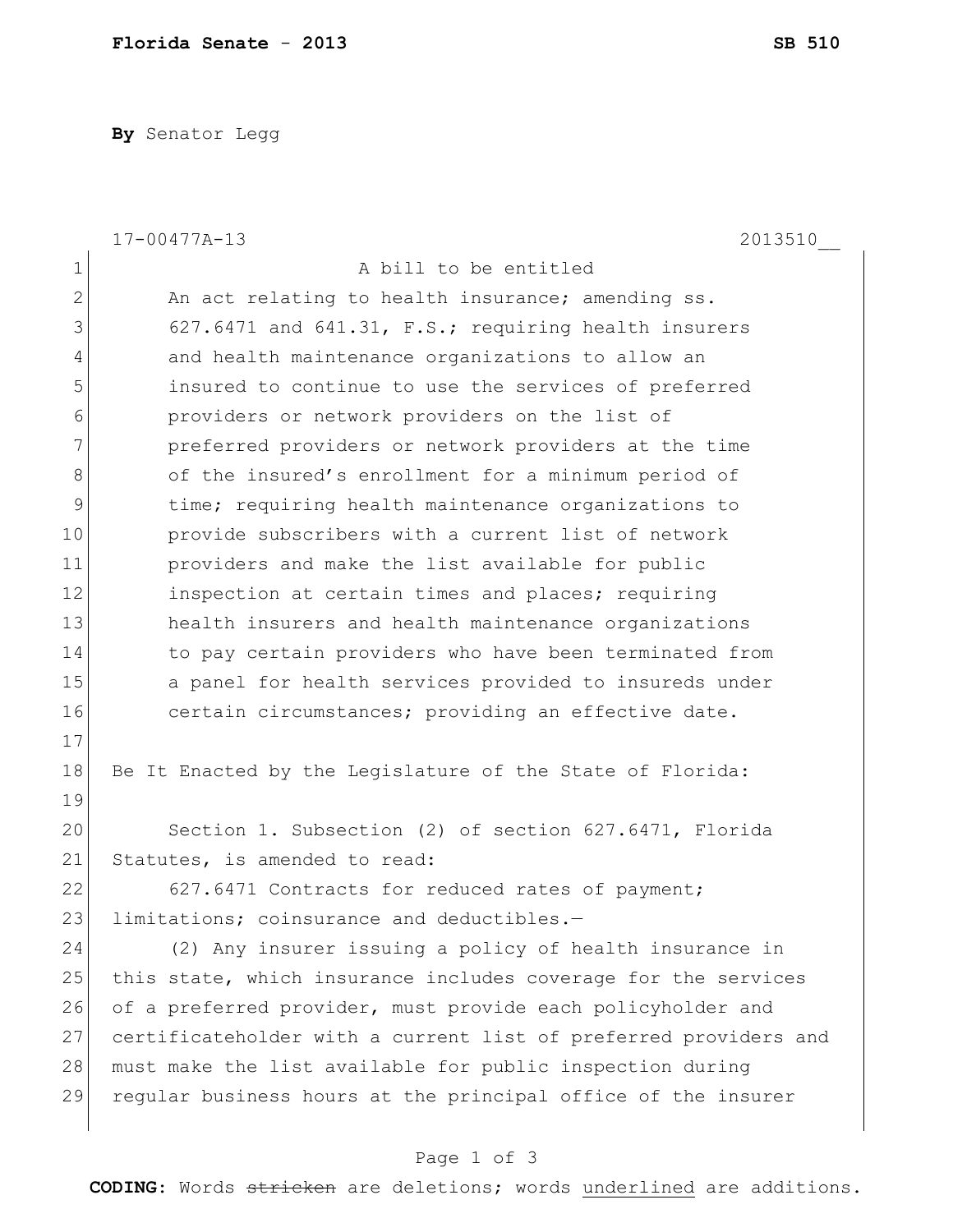|    | $17 - 00477A - 13$<br>2013510                                    |
|----|------------------------------------------------------------------|
| 30 | within the state. An insurer must:                               |
| 31 | (a) Allow any policyholder or certificateholder to continue      |
| 32 | to use the services of any provider on the preferred provider    |
| 33 | list on the date of the policyholder's or certificateholder's    |
| 34 | enrollment for at least 1 year after the date of enrollment.     |
| 35 | (b) Pay any provider who has been terminated from the panel      |
| 36 | without cause for covered services rendered by the provider to a |
| 37 | policyholder or certificateholder who continues to use the       |
| 38 | services of the provider during the minimum period authorized    |
| 39 | under paragraph (a). Payment to a terminated provider under this |
| 40 | paragraph must be made by an insurer in accordance with the      |
| 41 | terms of the provider contract in effect on the date of the      |
| 42 | provider's termination.                                          |
| 43 | Section 2. Subsection $(44)$ is added to section $641.31$ ,      |
| 44 | Florida Statutes, to read:                                       |
| 45 | 641.31 Health maintenance contracts.-                            |
| 46 | (44) A health maintenance organization must provide each         |
| 47 | subscriber with a current list of network providers and must     |
| 48 | make the list available for public inspection during regular     |
| 49 | business hours at the principal office of the health maintenance |
| 50 | organization within the state. A health maintenance organization |
| 51 | must:                                                            |
| 52 | (a) Allow any subscriber to continue to use the services of      |
| 53 | any provider on the network provider list on the date of the     |
| 54 | subscriber's enrollment for at least 1 year after the date of    |
| 55 | enrollment.                                                      |
| 56 | (b) Pay any provider who has been terminated from the panel      |
| 57 | without cause for covered services rendered by the provider to a |
| 58 | subscriber who continues to use the services of the provider     |
|    |                                                                  |

## Page 2 of 3

**CODING**: Words stricken are deletions; words underlined are additions.